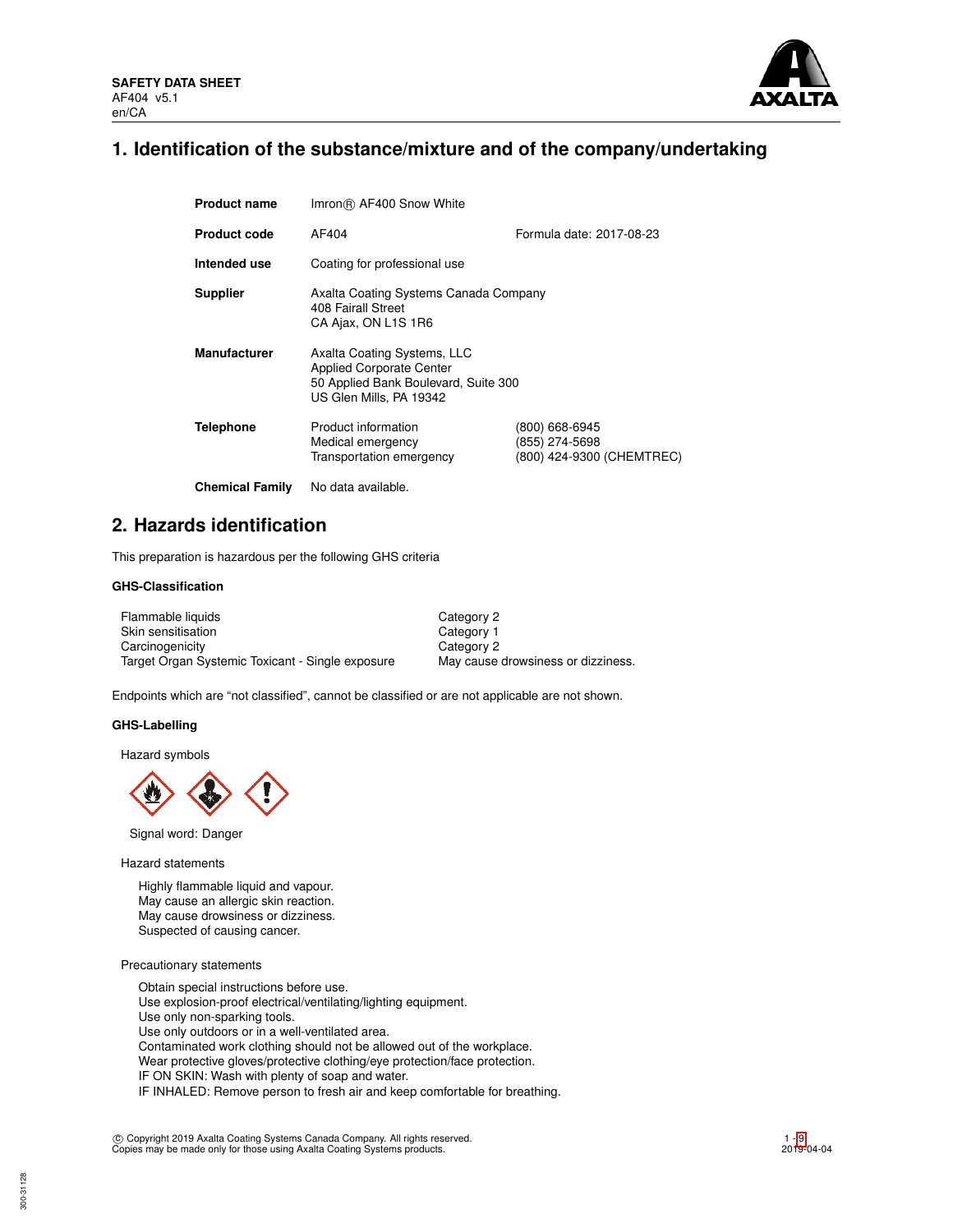

Specific treatment (see supplemental first aid instructions on this label). If skin irritation or rash occurs: Get medical advice/ attention. Wash contaminated clothing before reuse. Store in a well-ventilated place. Keep container tightly closed. Store locked up. Dispose of contents/container in accordance with local regulations. Keep away from heat, hot surfaces, sparks, open flames and other ignition sources. No smoking. Ground and bond container and receiving equipment. Take action to prevent static discharges. Avoid breathing dust/ fume/ gas/ mist/ vapours/ spray. IF ON SKIN (or hair): Take off immediately all contaminated clothing. Rinse skin with water or shower.

## **Other hazards which do not result in classification**

Intentional misuse by deliberately concentrating and inhaling the contents may be harmful or fatal.

**The following percentage of the mixture consists of ingredient(s) with unknown acute toxicity:** 0 %

# **3. Composition/information on ingredients**

Mixture of synthetic resins, pigments, and solvents

### **Components**

| CAS-No.    | Chemical name                                                          | Concentration |
|------------|------------------------------------------------------------------------|---------------|
| 13463-67-7 | Titanium dioxide                                                       | 31.6%         |
| 123-86-4   | Butyl acetate                                                          | 10 - 30%      |
| 103-09-3   | 2-ethylhexyl acetate                                                   | $3 - 7%$      |
| 110-43-0   | Methyl amyl ketone                                                     | $3 - 7%$      |
| 67-64-1    | Acetone                                                                | $1 - 5%$      |
| 41556-26-7 | Bis(1,2,2,6,6-pentamethyl-4-piperidinyl)<br>seba-<br>cate              | $0.1 - 1.0\%$ |
| 82919-37-7 | Decanedioic acid, methyl 1,2,2,6,6-pentamethyl-<br>4-piperidinyl ester | $0.1 - 1.0\%$ |
| 1445-45-0  | Trimethyl orthoacetate                                                 | $0.1 - 1.0\%$ |

Actual concentration ranges withheld as a trade secret. Non-regulated ingredients 30 - 40%

# **4. First aid measures**

### **Eye contact**

Remove contact lenses. Irrigate copiously with clean, fresh water for at least 15 minutes, holding the eyelids apart. Seek medical advice.

### **Skin contact**

Do NOT use solvents or thinners. Take off all contaminated clothing immediately. Wash skin thoroughly with soap and water or use recognized skin cleanser. If skin irritation persists, call a physician.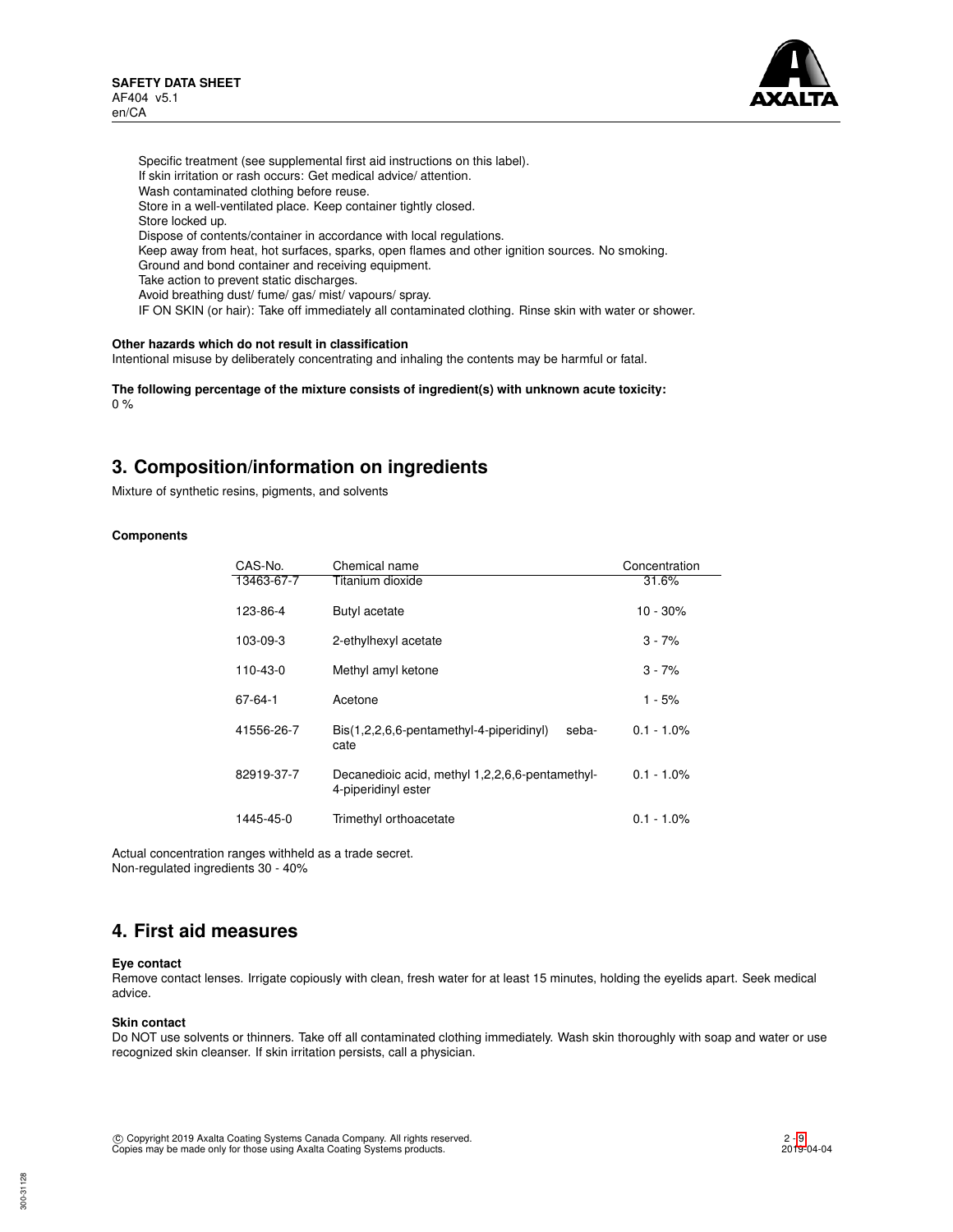

### **Inhalation**

Avoid inhalation of vapour or mist. Move to fresh air in case of accidental inhalation of vapours. If breathing is irregular or stopped, administer artificial respiration. If unconscious place in recovery position and seek medical advice. If symptoms persist, call a physician.

### **Ingestion**

If swallowed, seek medical advice immediately and show this safety data sheet (SDS) or product label. Do NOT induce vomiting. Keep at rest.

### **Most Important Symptoms/effects, acute and delayed**

### **Inhalation**

May cause nose and throat irritation. May cause nervous system depression characterized by the following progressive steps: headache, dizziness, nausea, staggering gait, confusion, unconsciousness. Reports have associated repeated and prolonged overexposure to solvents with permanent brain and nervous system damage. If this product mixed with an isocyanate activator/hardener (see SDS for the activator), the following health effects may apply: Exposure to isocyanates may cause respiratory sensitization. This effect may be permanent. Symptoms include an asthma-like reaction with shortness of breath, wheezing, cough or permanent lung sensitization. This effect may be delayed for several hours after exposure. Repeated overexposure to isocyanates may cause a decrease in lung function, which may be permanent. Individuals with lung or breathing problems or prior reactions to isocyanates must not be exposed to vapors or spray mist of this product.

### **Ingestion**

May result in gastrointestinal distress.

#### **Skin or eye contact**

May cause irritation or burning of the eyes. Repeated or prolonged liquid contact may cause skin irritation with discomfort and dermatitis. If this product is mixed with an isocyanate, skin contact may cause sensitization.

### **Indication of Immediate medical attention and special treatment needed if necessary**

No data available on the product. See section 3 and 11 for hazardous ingredients found in the product.

# **5. Firefighting measures**

### **Suitable extinguishing media**

Universal aqueous film-forming foam, Carbon dioxide (CO2), Dry chemical

### **Extinguishing media which shall not be used for safety reasons**

High volume water jet

## **Hazardous combustion products**

CO, CO2, smoke, and oxides of any heavy metals that are reported in "Composition, Information on Ingredients" section.

### **Fire and Explosion Hazards**

Flammable liquid. Vapor/air mixture will burn when an ignition source is present.

### **Special Protective Equipment and Fire Fighting Procedures**

Full protective flameproof clothing should be worn as appropriate. Wear self-contained breathing apparatus for firefighting if necessary. In the event of fire, cool tanks with water spray. Do not allow run-off from fire fighting to enter public sewer systems or public waterways.

## **6. Accidental release measures**

### **Procedures for cleaning up spills or leaks**

Ventilate area. Remove sources of ignition. Prevent skin and eye contact and breathing of vapor. If the material contains, or is mixed with an isocyanate activator/hardener: Wear a positive-pressure, supplied-air respirator (NIOSH approved TC-19C), eye protection, gloves and protective clothing. Pour liquid decontamination solution over the spill and allow to sit at least 10 minutes. Typical decontamination solutions for isocyanate containing materials are: 20% Surfactant (Tergitol TMN 10) and 80% Water OR 0 -10% Ammonia, 2-5% Detergent and Water (balance) Pressure can be generated. Do not seal waste containers for 48 hours to allow C02 to vent. After 48 hours, material may be sealed and disposed of properly. If material does not contain or is not mixed with an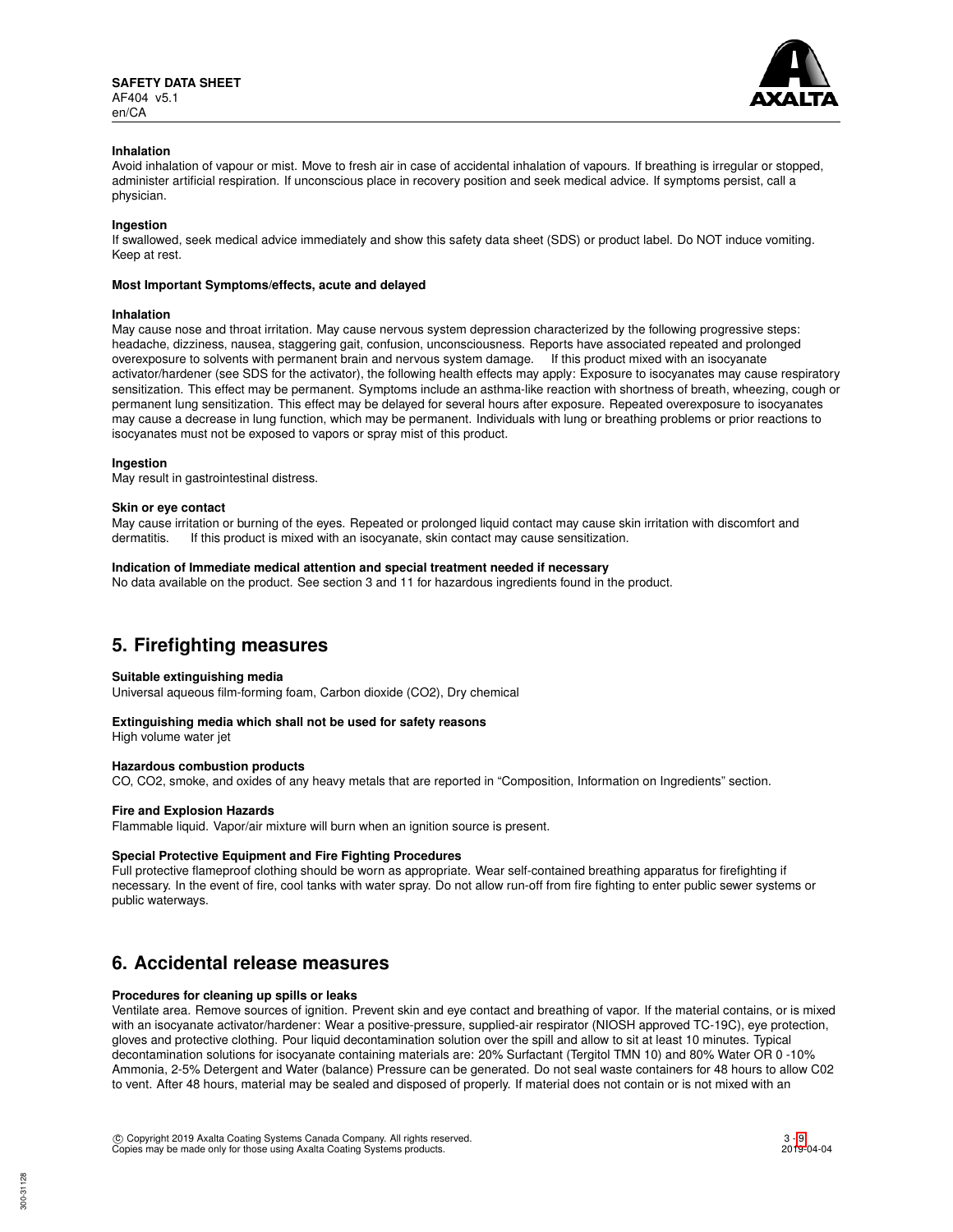

isocyanate activator/hardener: Wear a properly fitted air-purifying respirator with organic vapor cartridges (NIOSH approved TC-23C), eye protection, gloves and protective clothing. Confine, remove with inert absorbent, and dispose of properly.

### **Environmental precautions**

Do not let product enter drains. Notify the respective authorities in accordance with local law in the case of contamination of rivers, lakes or waste water systems.

# **7. Handling and storage**

#### **Precautions for safe handling**

Observe label precautions. Keep away from heat, sparks, flame, static discharge and other sources of ignition. VAPORS MAY CAUSE FLASH FIRE. Close container after each use. Ground containers when pouring. Do not transfer contents to bottles or unlabeled containers. Wash thoroughly after handling and before eating or smoking. Do not store above 49 °C (120 °F). If material is a coating: do not sand, flame cut, braze or weld dry coating without a NIOSH approved air purifying respirator with particulate filters or appropriate ventilation , and gloves. Combustible dust clouds may be created where operations produce fine material (dust). Avoid formation of significant deposits of material as they may become airborne and form combustible dust clouds. Build up of fine material should be cleaned using gentle sweeping or vacuuming in accordance with best practices. Cleaning methods (e.g. compressed air) which can generate potentially combustible dust clouds should not be used.

### **Advice on protection against fire and explosion**

Solvent vapours are heavier than air and may spread along floors. Vapors may form explosive mixtures with air and will burn when an ignition source is present. Always keep in containers of same material as the original one. Never use pressure to empty container: container is not a pressure vessel. The accumulation of contaminated rags may result in spontaneous combustion. Good housekeeping standards and regular safe removal of waste materials will minimize the risks of spontaneous combustion and other fire hazards.

### **Storage**

#### **Requirements for storage areas and containers**

Observe label precautions. Store in a dry, well ventilated place away from sources of heat, ignition and direct sunlight. No smoking. Prevent unauthorized access. Containers which are opened must be carefully resealed and kept upright to prevent leakage.

#### **Advice on common storage**

Store separately from oxidizing agents and strongly alkaline and strongly acidic materials.

# **8. Exposure controls/personal protection**

### **Engineering controls and work practices**

Provide adequate ventilation.This should be achieved by a good general extraction and -if practically feasible- by the use of a local exhaust ventilation.If these are not sufficient to maintain concentrations of particulates and solvent vapour below the OEL, suitable respiratory protection must be worn.

### **National occupational exposure limits**

| CAS-No.    | Chemical name      | Source Time                             | Type                                    | Value                             | Note              |
|------------|--------------------|-----------------------------------------|-----------------------------------------|-----------------------------------|-------------------|
| 13463-67-7 | Titanium dioxide   | OSHA 8 hr                               | <b>TWA</b>                              | 15 mg/m3                          | <b>Total Dust</b> |
| 123-86-4   | Butyl acetate      | ACGIH 15 min<br>ACGIH 8 hr<br>OSHA 8 hr | <b>STEL</b><br><b>TWA</b><br><b>TWA</b> | 200 ppm<br>$150$ ppm<br>150 ppm   |                   |
| 110-43-0   | Methyl amyl ketone | ACGIH 8 hr<br>OSHA 8 hr                 | <b>TWA</b><br><b>TWA</b>                | 50 ppm<br>$100$ ppm               |                   |
| 67-64-1    | Acetone            | ACGIH 15 min<br>ACGIH 8 hr<br>OSHA 8 hr | <b>STEL</b><br><b>TWA</b><br><b>TWA</b> | 750 ppm<br>500 ppm<br>$1,000$ ppm |                   |
| Glossarv   |                    |                                         |                                         |                                   |                   |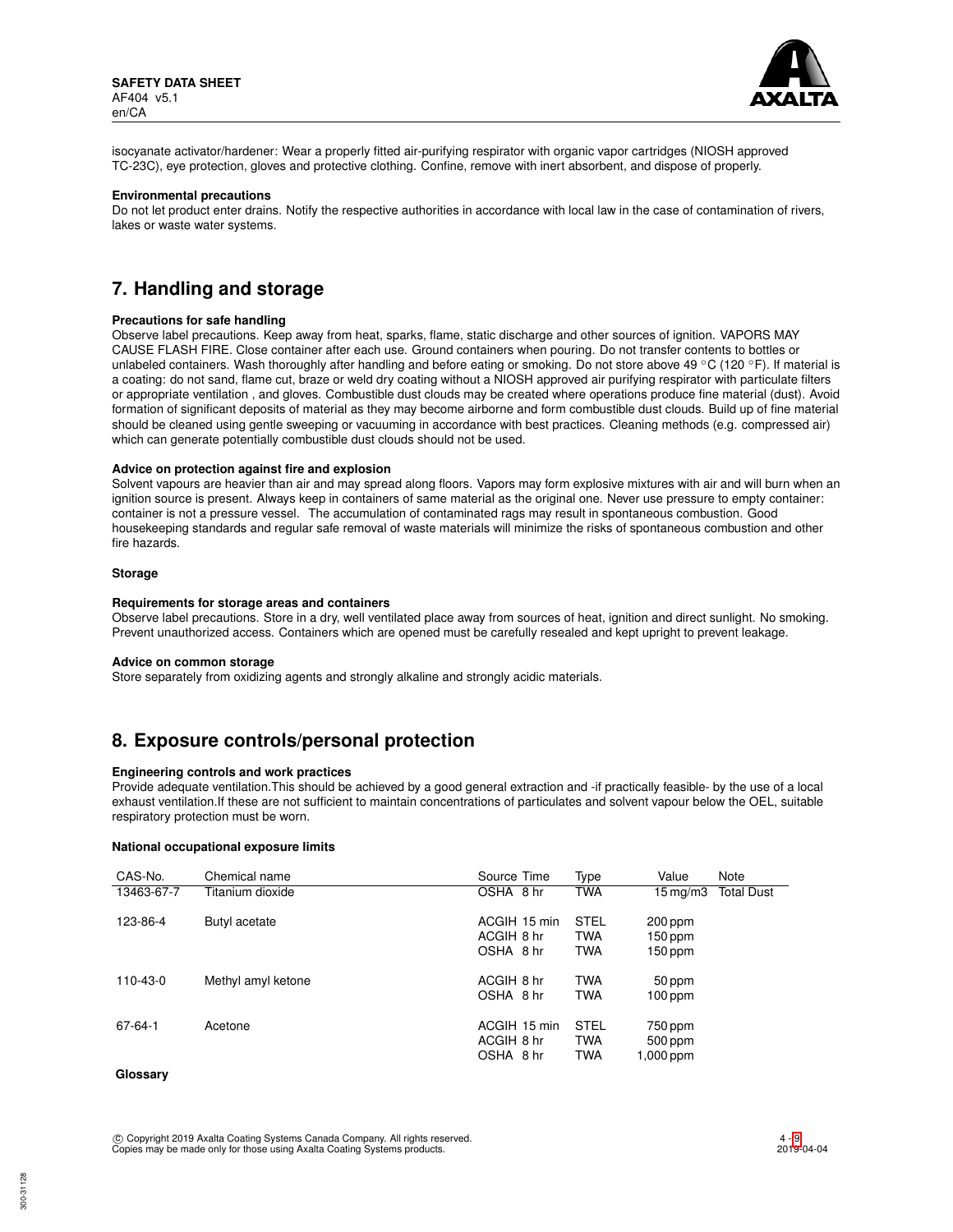

CEIL Ceiling exposure limit STEL Short term exposure limit TWA Time weighted average

TWAE Time-Weighted Average

### **Protective equipment**

Personal protective equipment should be worn to prevent contact with eyes, skin or clothing.

## **Respiratory protection**

Do not breathe vapors or mists. When this product is used with an isocyanate activator/hardener, wear a positive-pressure, supplied-air respirator (NIOSH approved TC-19C) while mixing activator/hardener with paint, during application and until all vapors and spray mist are exhausted. If product is used without isocyanate activator/hardener, a properly fitted air-purifying respirator with organic vapor cartridges (NIOSH TC-23C) and particulate filter (NIOSH TC-84A) may be used. Follow respirator manufacturer's directions for respirator use. Do not permit anyone without protection in the painting area. Refer to the hardener/activator label instructions and SDS for further information. Individuals with history of lung or breathing problems or prior reaction to isocyanates should not use or be exposed to this product if mixed with isocyanate activators/hardeners.

## **Eye protection**

Desirable in all industrial situations. Goggles are preferred to prevent eye irritation. If safety glasses are substituted, include splash guard or side shields.

### **Skin and body protection**

Neoprene gloves and coveralls are recommended.

### **Hygiene measures**

Wash skin thoroughly with soap and water or use recognized skin cleanser. Do NOT use solvents or thinners.

## **Environmental exposure controls**

Do not let product enter drains.

# **9. Physical and chemical properties**

### **Appearance**

**Form:** liquid **Colour:** white

| Flash point                                    | $8^{\circ}$ C     |               |
|------------------------------------------------|-------------------|---------------|
| Lower Explosive Limit                          | 0.7%              |               |
| <b>Upper Explosive Limit</b>                   | 8.1%              |               |
| Evaporation rate                               | Slower than Ether |               |
| Vapor pressure of principal solvent            | 12.8 hPa          |               |
| Solubility of Solvent In Water                 | moderate          |               |
| Vapor density of principal solvent $(Air = 1)$ | 4                 |               |
| Approx. Boiling Range                          | 125 ° C           |               |
| Approx. Freezing Range                         | $-93 - 1843$ °C   |               |
| Gallon Weight (lbs/gal)                        | 10.76             |               |
| <b>Specific Gravity</b>                        | 1.29              |               |
| Percent Volatile By Volume                     | 55.53%            |               |
| Percent Volatile By Weight                     | 36.81%            |               |
| Percent Solids By Volume                       | 44.47%            |               |
| Percent Solids By Weight                       | 63.19%            |               |
| pH (waterborne systems only)                   | Not applicable    |               |
| Partition coefficient: n-octanol/water         | No data available |               |
| Ignition temperature                           | 268 °C            | DIN 51794     |
| Decomposition temperature                      | Not applicable.   |               |
| Viscosity (23 $^{\circ}$ C)                    | Not applicable.   | ISO 2431-1993 |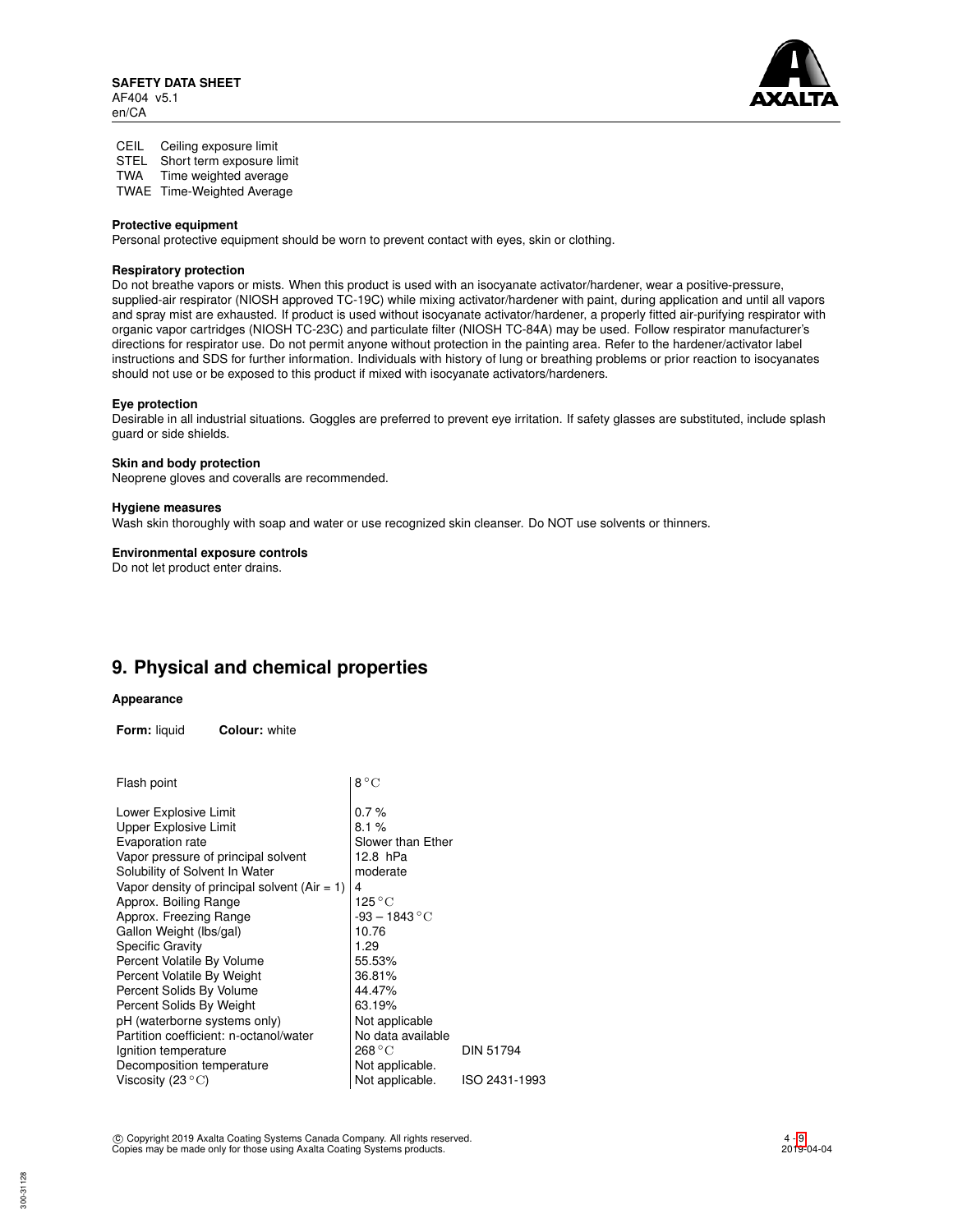

# **10. Stability and reactivity**

## **Stability**

Stable

### **Conditions to avoid**

Stable under recommended storage and handling conditions (see section 7).

### **Materials to avoid**

None reasonably foreseeable.

### **Hazardous decomposition products**

When exposed to high temperatures may produce hazardous decomposition products such as carbon monoxide and dioxide, smoke, oxides of nitrogen.

### **Hazardous Polymerization**

Will not occur.

### **Sensitivity to Static Discharge**

Solvent vapors in air may explode if static grounding and bonding is not used during transfer of this product.

### **Sensitivity to Mechanical Impact**

None known.

# **11. Toxicological information**

## **Information on likely routes of exposure**

### **Inhalation**

May cause nose and throat irritation. May cause nervous system depression characterized by the following progressive steps: headache, dizziness, nausea, staggering gait, confusion, unconsciousness. Reports have associated repeated and prolonged overexposure to solvents with permanent brain and nervous system damage. If this product mixed with an isocyanate activator/hardener (see SDS for the activator), the following health effects may apply: Exposure to isocyanates may cause respiratory sensitization. This effect may be permanent. Symptoms include an asthma-like reaction with shortness of breath, wheezing, cough or permanent lung sensitization. This effect may be delayed for several hours after exposure. Repeated overexposure to isocyanates may cause a decrease in lung function, which may be permanent. Individuals with lung or breathing problems or prior reactions to isocyanates must not be exposed to vapors or spray mist of this product.

### **Ingestion**

May result in gastrointestinal distress.

### **Skin or eye contact**

May cause irritation or burning of the eyes. Repeated or prolonged liquid contact may cause skin irritation with discomfort and dermatitis.

**Delayed and immediate effects and also chronic effects from short and long term exposure:**

**Acute oral toxicity** not hazardous

**Acute dermal toxicity** not hazardous

**Acute inhalation toxicity** not hazardous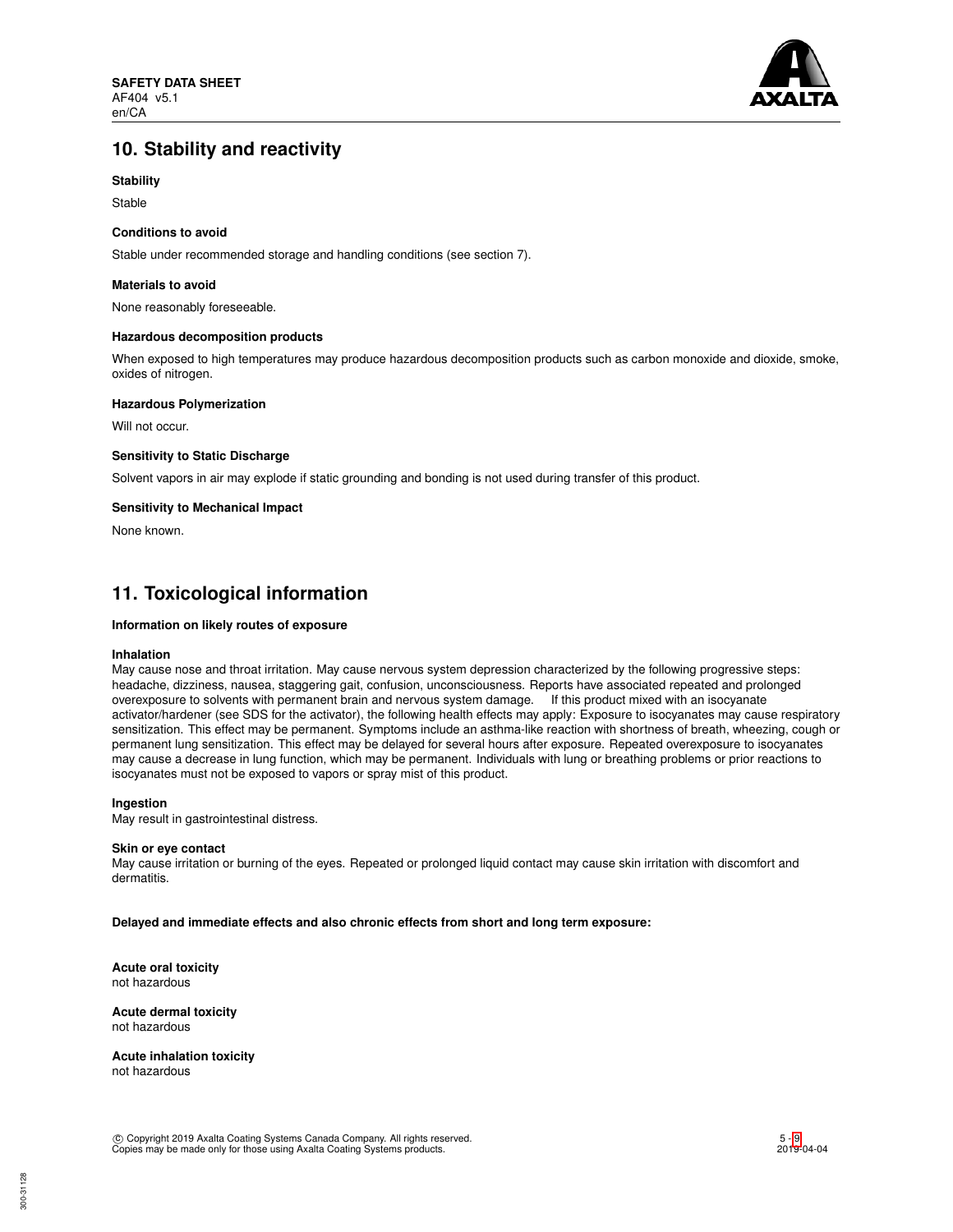

% of unknown composition: 0 %

**Skin corrosion/irritation** Not classified according to GHS criteria

## **Serious eye damage/eye irritation**

Not classified according to GHS criteria

### **Respiratory sensitisation**

Not classified according to GHS criteria

**Skin sensitisation**

| Bis(1,2,2,6,6-pentamethyl-4-piperidinyl) sebacate                             | Category 1A |
|-------------------------------------------------------------------------------|-------------|
| Decanedioic acid, methyl 1,2,2,6,6-pentamethyl-4-piperidinyl ester Category 1 |             |
| Trimethyl orthoacetate                                                        | Category 1  |

**Germ cell mutagenicity** Not classified according to GHS criteria

**Carcinogenicity**

Titanium dioxide Category 2

## **Toxicity for reproduction**

Not classified according to GHS criteria

## **Target Organ Systemic Toxicant - Single exposure**

• **Inhalation**

**Narcotic effects** Methyl amyl ketone

## **Target Organ Systemic Toxicant - Repeated exposure**

Not classified according to GHS criteria

**Aspiration toxicity** Not classified according to GHS criteria

# **Numerical measures of toxicity (acute toxicity estimation (ATE),etc. )**

No information available.

## **Symptoms related to the physical, chemical and toxicological characteristics**

Exposure to component solvents vapours concentration in excess of the stated occupational exposure limit may result in adverse health effect such as mucous membrane and respiratory system irritation and adverse effect on kidney, liver and central nervous system. Symptoms and signs include headache, dizziness, fatigue, muscular weakness, drowsiness and in extreme cases, loss of consciousness. Through skin resorbtion, solvents can cause some of the effects described here. Repeated or prolonged contact with the preparation may cause removal of natural fat from the skin resulting in non-allergic contact dermatitis and absorption through the skin. The liquid splashed in the eyes may cause irritation and reversible damage.

# **12. Ecological information**

There are no data available on the product itself. The product should not be allowed to enter drains or watercourses.

# **13. Disposal considerations**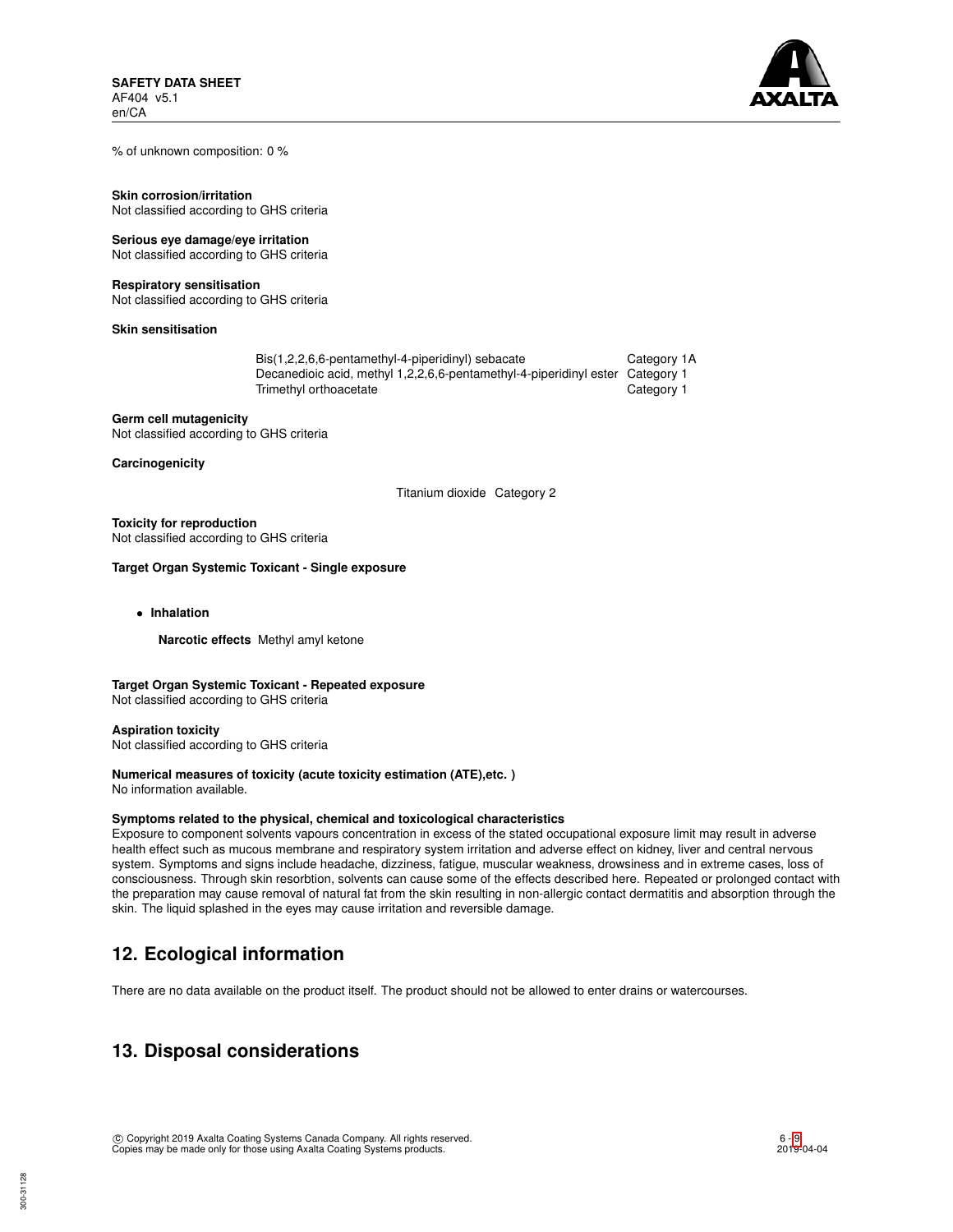

### **Provincial Waste Classification**

Check appropriate provincial and local waste disposal regulations for proper classifications.

### **Waste Disposal Method**

Do not allow material to contaminate ground water systems. Incinerate or otherwise dispose of waste material in accordance with Federal, State, Provincial, and local requirements. Do not incinerate in closed containers.

# **14. Transport information**

## **International transport regulations**

| IMDG (Sea transport)<br>UN number:<br>Proper shipping name:                      | 1263<br>PAINT                   |
|----------------------------------------------------------------------------------|---------------------------------|
| Hazard Class:<br>Subsidiary Hazard Class:<br>Packing group:<br>Marine Pollutant: | 3<br>Not applicable.<br>н<br>no |
| ICAO/IATA (Air transport)<br>UN number:                                          | 1263                            |
| Proper shipping name:                                                            | PAINT                           |
| Hazard Class:<br>Subsidiary Hazard Class:<br>Packing group:                      | 3<br>Not applicable.<br>н       |
| TDG<br>UN number:<br>Proper shipping name:                                       | 1263<br>PAINT                   |
| Hazard Class:<br>Subsidiary Hazard Class:<br>Packing group:                      | 3<br>Not applicable.<br>н       |

## **Matters needing attention for transportation**

Confirm that there is no breakage, corrosion, or leakage from the container before shipping. Be sure to prevent damage to cargo by loading so as to avoid falling, dropping, or collapse. Ship in appropriate containers with denotation of the content in accordance with the relevant statutes and rules.

# **15. Regulatory information**

### **TSCA Status**

In compliance with TSCA Inventory requirements for commercial purposes.

### **DSL Status**

All components of the mixture are listed on the DSL.

### **Photochemical Reactivity**

Non-photochemically reactive

### **Regulatory information**

| CAS # Ingredient            |  |         |  | 302 TPQ RQ 311/312 313 |  | RQ(lbs) HAP |  |
|-----------------------------|--|---------|--|------------------------|--|-------------|--|
| 13463-67-7 Titanium dioxide |  | N NR NR |  |                        |  | NR N        |  |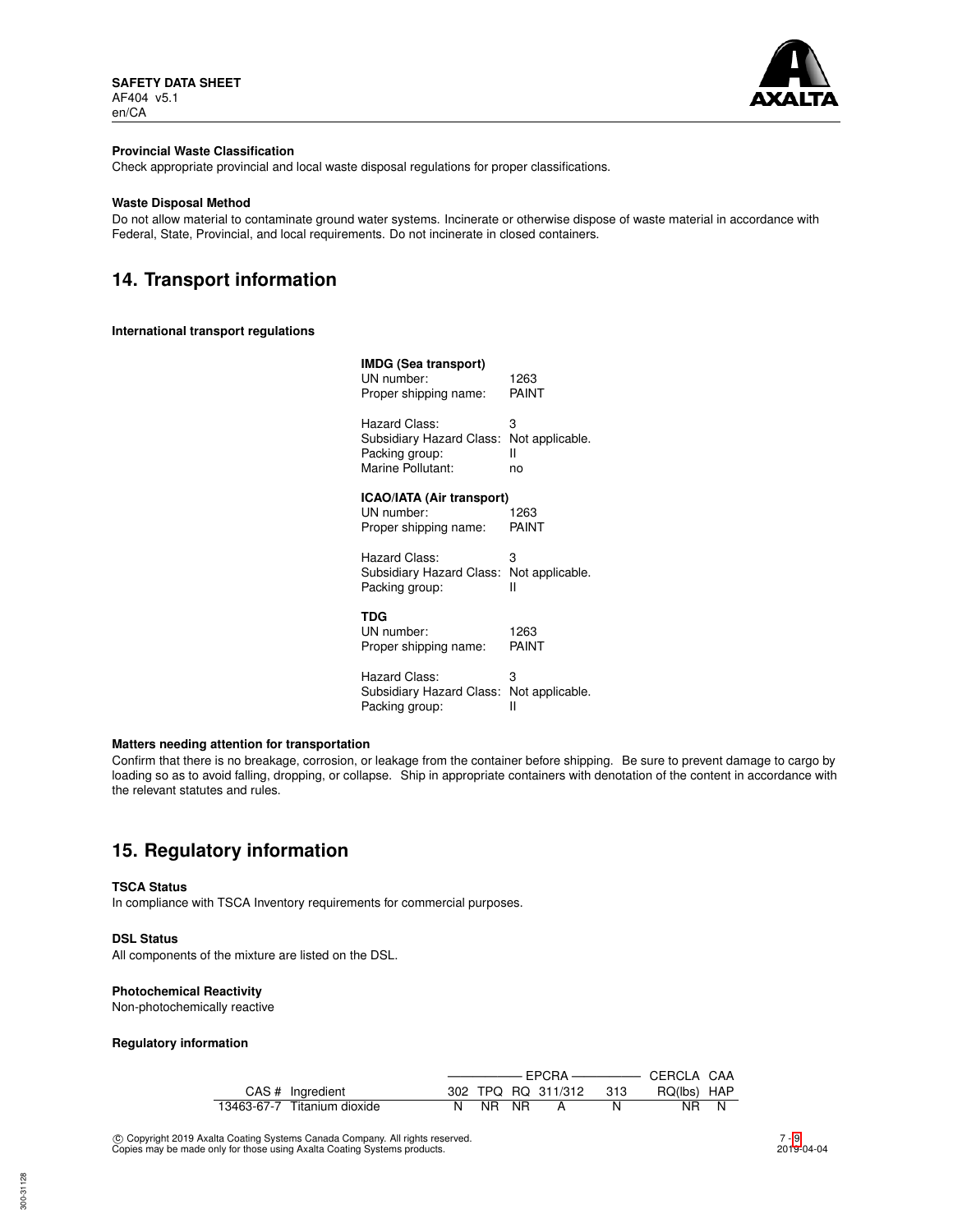

|                                                                                                                                                 |                                                                                                                                                                                                                                                |                                                                                      |   |                |                | EPCRA ————         |     | CERCLA CAA     |   |
|-------------------------------------------------------------------------------------------------------------------------------------------------|------------------------------------------------------------------------------------------------------------------------------------------------------------------------------------------------------------------------------------------------|--------------------------------------------------------------------------------------|---|----------------|----------------|--------------------|-----|----------------|---|
|                                                                                                                                                 |                                                                                                                                                                                                                                                | CAS # Ingredient                                                                     |   |                |                | 302 TPQ RQ 311/312 | 313 | RQ(lbs) HAP    |   |
|                                                                                                                                                 |                                                                                                                                                                                                                                                | 123-86-4 Butyl acetate                                                               | N | NR.            | NR.            | A, C, F            | N   | <b>NR</b>      | N |
|                                                                                                                                                 |                                                                                                                                                                                                                                                | 103-09-3 2-ethylhexyl acetate                                                        | N | N <sub>R</sub> | N <sub>R</sub> | A,F                | N   | N <sub>R</sub> | N |
|                                                                                                                                                 |                                                                                                                                                                                                                                                | 110-43-0 Methyl amyl ketone                                                          | N | NR.            | NR.            | A.C.F              | N   | N <sub>R</sub> | N |
|                                                                                                                                                 |                                                                                                                                                                                                                                                | 67-64-1 Acetone                                                                      | N | N <sub>R</sub> | N <sub>R</sub> | A, C, F            | N   | 5,000          | N |
|                                                                                                                                                 |                                                                                                                                                                                                                                                | 41556-26-7 Bis(1,2,2,6,6-pentamethyl-<br>4-piperidinyl) sebacate                     | N | NR.            | NR.            | A,F                | N   | NR.            | N |
|                                                                                                                                                 |                                                                                                                                                                                                                                                | 82919-37-7 Decanedioic acid, methyl<br>1,2,2,6,6-pentamethyl-4-<br>piperidinyl ester | N | NR NR          |                | N                  | N   | <b>NR</b>      | N |
|                                                                                                                                                 |                                                                                                                                                                                                                                                | 1445-45-0 Trimethyl orthoacetate                                                     | N | NR NR          |                | <b>NA</b>          | N   | <b>NR</b>      | N |
| Key:                                                                                                                                            |                                                                                                                                                                                                                                                |                                                                                      |   |                |                |                    |     |                |   |
| <b>EPCRA</b>                                                                                                                                    |                                                                                                                                                                                                                                                | Emergency Planning and Community Right-to-know Act (aka Title III, SARA)             |   |                |                |                    |     |                |   |
| 302                                                                                                                                             | Extremely hazardous substances                                                                                                                                                                                                                 |                                                                                      |   |                |                |                    |     |                |   |
| 311/312 Categories<br>$F =$ Fire Hazard<br>$A = Acute$ Hazard<br>$R =$ Reactivity Hazard<br>$C =$ Chronic Hazard<br>P = Pressure Related Hazard |                                                                                                                                                                                                                                                |                                                                                      |   |                |                |                    |     |                |   |
| 313 Information                                                                                                                                 | Section 313 Supplier Notification - The chemicals listed above with<br>a 'Y' in the 313 column are subject to reporting requirements of<br>Section 313 of the Emergency Planning and Community<br>Right-to-Know act of 1986 and of 40 CFR 372. |                                                                                      |   |                |                |                    |     |                |   |
| <b>CERCLA</b><br><b>HAP</b><br><b>TPQ</b><br><b>RQ</b><br><b>NA</b><br><b>NR</b>                                                                | Comprehensive Emergency Response, Compensation and Liability Act of 1980.<br>Listed as a Clean Air Act Hazardous Air Pollutant.<br>Threshold Planning Quantity.<br><b>Reportable Quantity</b><br>not available<br>not regulated                |                                                                                      |   |                |                |                    |     |                |   |

# **16. Other information**

HMIS rating H: 2 F: 3 R: 0

Glossary of Terms:

ACGIH | American Conference of Governmental Industrial Hygienists.

- IARC | International Agency for Research on Cancer.<br>
NTP | National Toxicology Program.
- NTP National Toxicology Program.<br>OEL Cocupational Exposure Limit
- Occupational Exposure Limit
- OSHA | Occupational Safety and Health Administration.<br>STEL | Short term exposure limit
- STEL Short term exposure limit<br>TWA Time-weighted average.
- Time-weighted average.
- PNOR | Particles not otherwise regulated.
- PNOC | Particles not otherwise classified.

NOTE: The list (above) of glossary terms may be modified.

Notice from Axalta Coating Systems :

The document reflects information provided to Axalta Coating Systems by its suppliers. Information is accurate to the best of our knowledge and is subject to change as new data is received by Axalta Coating Systems. Persons receiving this information should make their own determination as to its suitability for their purposes prior to use.

The information on this Safety Data Sheet relates only to the specific material designated herein and does not relate to use in combination with any other material or in any process.

SDS prepared by: Axalta Coating Systems Regulatory Affairs